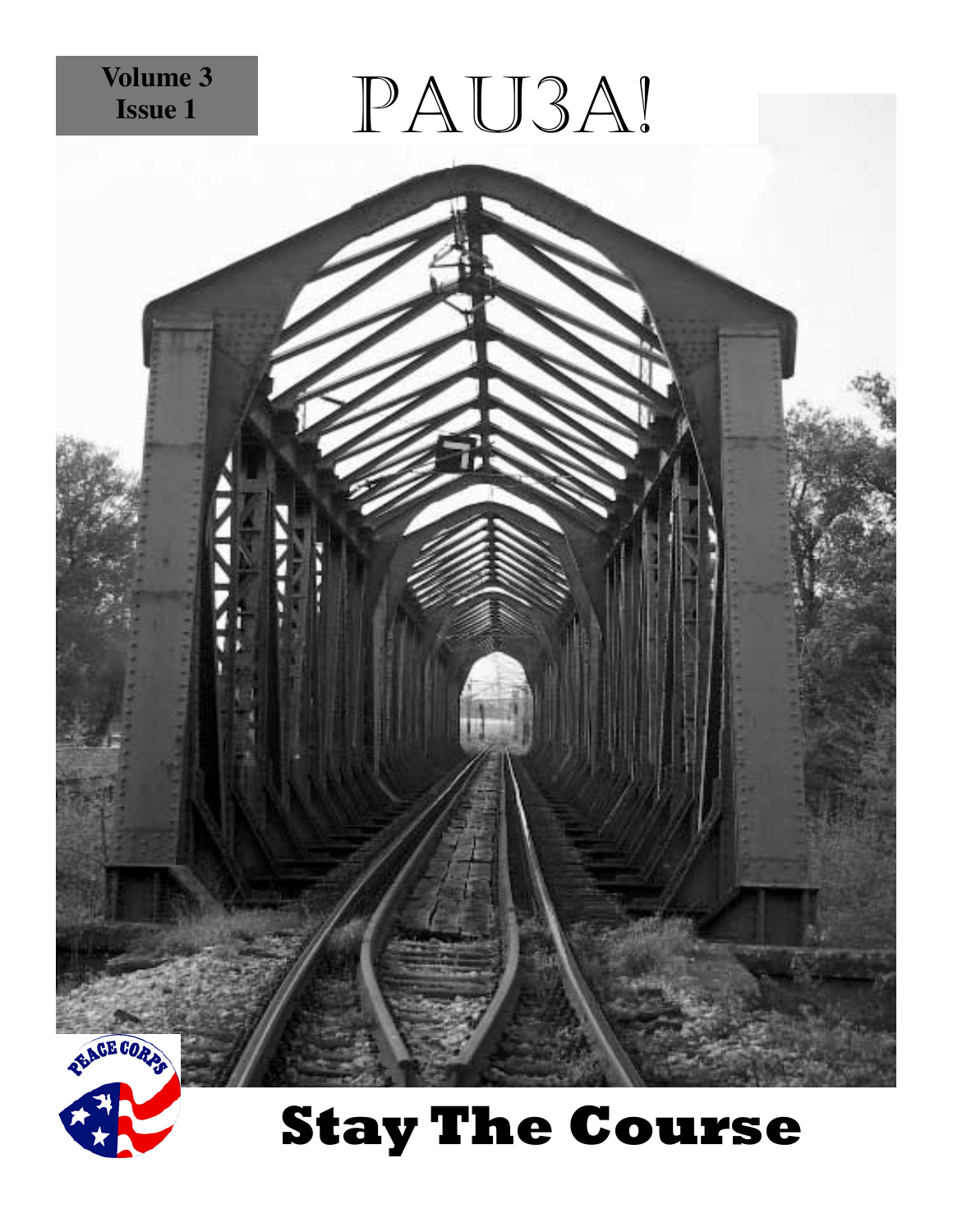# 2 Timothy 4:7 (NIV) have fought the good fight, I have won the race, have kept the faith

# Inside this issue:

| <b>Tributes to Pat</b>                                | $3 - 4$   |
|-------------------------------------------------------|-----------|
| <b>Farwell from a Mak 7</b><br>By Jan O'Neil          | 5         |
| Laci Tea Room, Skopje<br><b>By Matt Orefice</b>       | 6         |
| <b>Finding Work</b><br><b>By Marilyn Wheeler</b>      | $7 - 8$   |
| The Imporantce of Goal #3<br><b>Krystal Easthouse</b> | $9 - 10$  |
| Book Buddies<br><b>By David Fox</b>                   | 11        |
| The Inside Line<br><b>By Michael Bogden</b>           | $12 - 13$ |
| Let it Snow<br><b>By Heather Windom</b>               | $14 - 15$ |
| Our Roles as Volunteers<br><b>By Nik Sarkasin</b>     | 16        |
| <b>Running a Marathon</b><br><b>By Kendra Miller</b>  | $17 - 18$ |
| UFO #2<br><b>By Shaun Morrell</b>                     | 19        |
| <b>Home for the Holidays</b><br><b>By Shane Bell</b>  | $20 - 21$ |
| Insects<br><b>By Liz Albett</b>                       | $22 - 23$ |
| Top 20/10 lists                                       | 24        |
| The Las t Photo<br><b>By Meg Pierce</b>               | 25        |
| Blagogarnost<br><b>By Heather Windom</b>              | 26        |
| The Power of Soup<br><b>By Krystal Easthouse</b>      | 27        |
|                                                       |           |

Editors: Shawn Morrell, Rachel Wilkinson Layout and Design: David Fox

PAU3A! is the Peace Corps Macedonia Volunteer and Staff Quarterly Magazine. Send Subscriptions to:

REST IN PEACE PAT

Pau3a! C/O Peace Corps Oslo 6 1000 Skopje Republic of Macedonia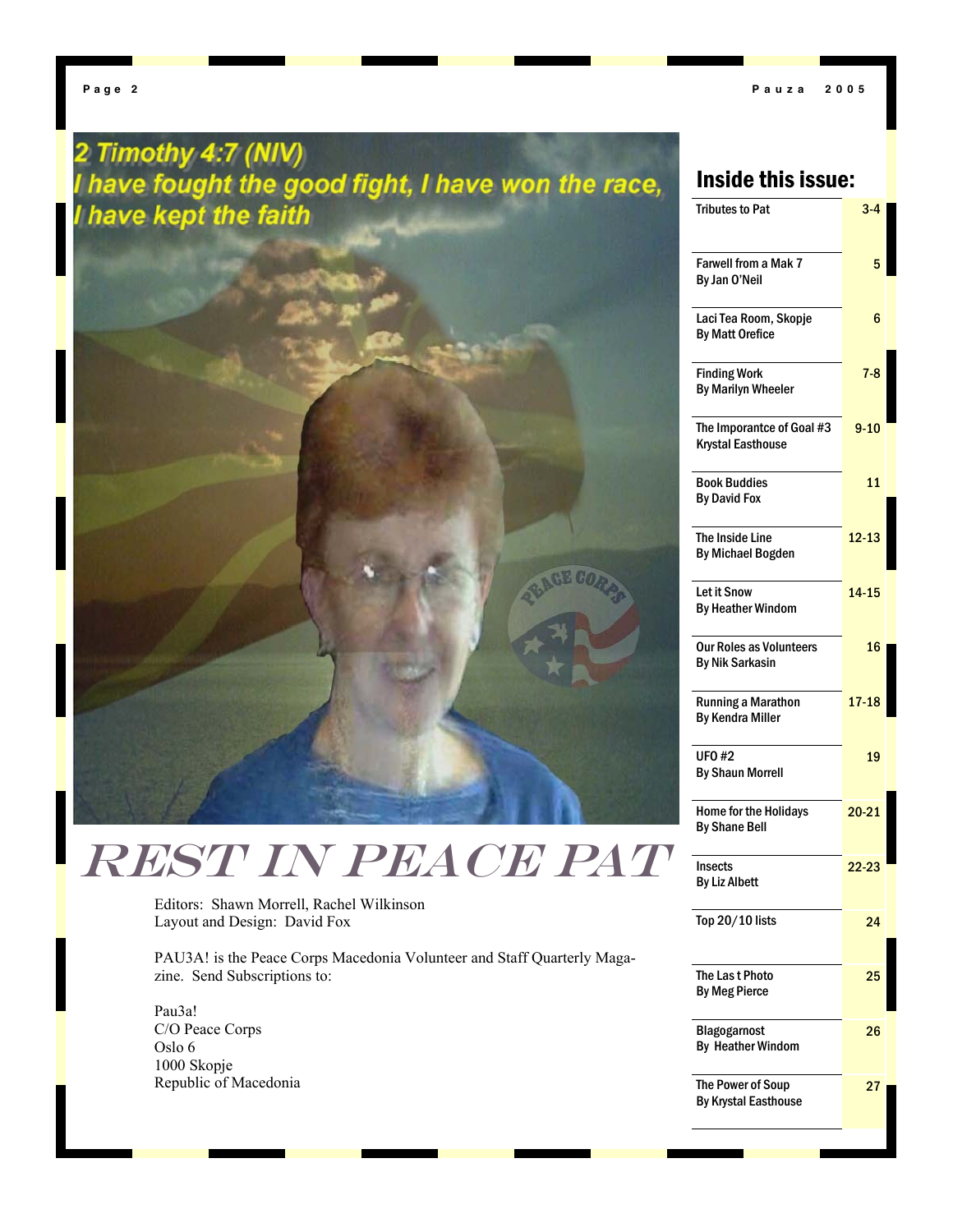**Volume 3 Issue 1** 

# Tributes to Pat: by the Peace Corps Staff

### *Diana:*

to having a rich life is to have more beginnings than endings. Patricia knew this and demonstrated it by coming to Macedonia as a Peace Corps Volunteer at a time when many people are content to sit and think about their pasts. In the three months that Patricia was in training, she had many beginnings. Her spunk and enthusiasm for life serve as an inspiration for all of us.

### *Michael:*

 Patricia knew exactly what she wanted and had the courage to pursue her dream. Even after so many years of teaching she still wanted to make a difference and contribute to something greater than herself. We were fortunate to have met her and to see that at no matter what age in life, we can still fulfill our dreams. All we need is will.

# *Zdenka:*

 Patricia Scatoloni will always be remembered as someone who had great motivation and energy to contribute to the improvement of the teaching in primary schools. Her dedication *Mila:*  to teaching goes beyond any limits and she will always be an inspiration to me.

 Patricia was able to impress many people for such a short time in Prevalec, Veles, and especially her colleagues from the school in Leskoec, where Patricia was assigned. The following speaks for the strong impressions she has left upon her colleagues there:

 I read that the secret Marija said that Patricia, with The school director her presence, united both of the schools (in Prevalec and in Leskoec) and she was making plans for an official connection with the school from Prevalec to become a sister school with the school in Leskoec.

> I feel honored to have had the opportunity to know Patricia and to work with her.

### *Manuela:*  Dear Patricia,

 I will never forget the expression on your face when I came to Leskoec to visit you on December 14 ( the day before you came to Skopje). Even though you were not feeling well, you still showed your good personality by asking me to help Lile (your Landlady) because she had helped you enormously.

and told you not to worry about that but try to get well and take care of yourself.

 But, that is life. Thanks for your willingness to become a Volunteer in our country.

Rest in peace.

 People live their lives the way they have chosen themselves and it is solely their right, even though someone would say that it does not matter how we live it, but how we remember the things that had happened to us.

 I will always dearly remember your noble smile and positive spirit you possessed and generously shared with us, your friends, and the *(continued on next page)* 

Peace Corps mission. Although you were present for such a short time in our lives - and I would say just for a moment the memories of you will be kept forever in our hearts.

> Rest in peace! With all my respect.

### *Dr. Milica Kirovska:*

To me, Patricia Scatoloni represented all that we hope to be when we reach her age: a brave and open-minded person who is not afraid to give her life new directions and new meaning. I admire her for that courage. She lived and worked with an enthusiasm of a twenty- or thirtyyear-old volunteer, and only on certain occasions could you feel the wisdom brought by her age. Her presence in Macedonia as a Peace Corps volunteer showed that it's never too late to share your knowledge, your skills and your heart with people over the world.

 I just held your hand had the chance of knowing Pat I feel privileged that I and being touched by her positive spirit.

May she rest in peace.

### *Evelina:*

 Pat - the amazingly energetic and bright woman, who was 74, but had a spirit of a 24-year-old: positive, friendly, cheerful, open-minded, daring. One thing I will always remember about Pat is how she wanted to tell how amazed she was by the memory skills of her host mother, Angja:

 They were having dinner and Pat was trying to remember the words she learned in class that day (how to say "fork," "spoon," "knife," etc.). She was trying to ask Angja to remind her of the words but